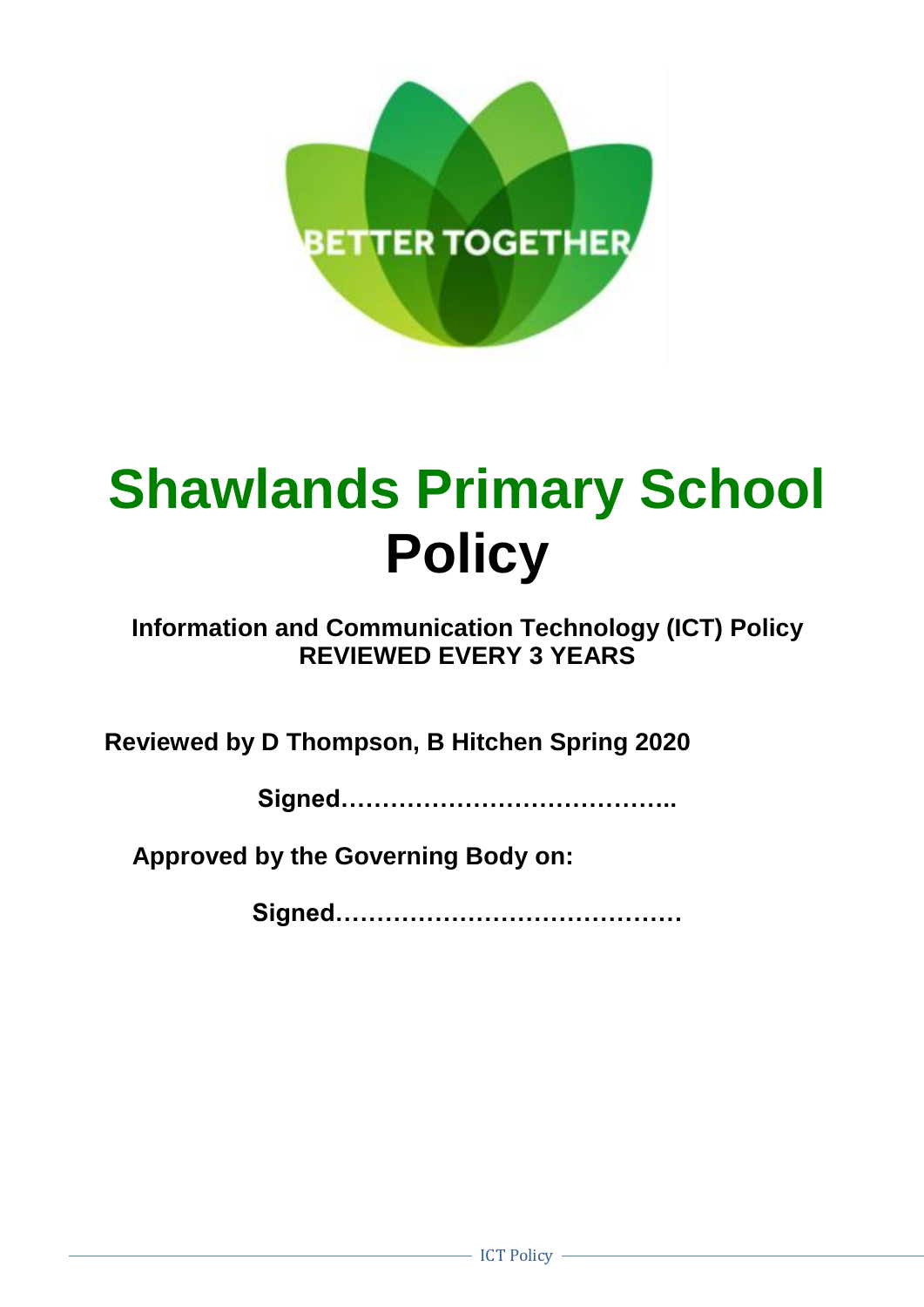# **1 INTRODUCTION**

This document outlines Shawlands Primary School's policy for Information & Communication Technology, hereafter known as ICT.

# **2. DEFINITION OF INFORMATION AND COMMUNICATION TECHNOLOGY**

The ability to use ICT is an important curriculum requirement and a vital skill in modern society. We interpret the term ICT to include the use of any equipment which allows users to communicate, manage, code or manipulate information electronically.

# **3. AIMS & EXPECTATIONS**

We aim to produce learners who are confident and effective users of ICT. We strive to achieve this aim by:

- $\Diamond$  helping all children to develop the necessary skills to use ICT effectively
- $\Theta$  helping children to use ICT with purpose and enjoyment
- $\Theta$  helping children to become autonomous users of ICT
- $\Diamond$  Encouraging pupils to work collaboratively and to 'learn together'
- $\Diamond$  helping all children to evaluate the benefits of ICT and its impact on society
- $\sqrt{\theta}$  meeting the requirements of the National Curriculum 2014 as fully as possible and helping all children to attain the highest possible standards of achievement
- $\Theta$  Understand and know how to stay safe when using ICT

We promote the key messages of e-safety and offer free training for pupils, parents and staff in how to use the internet safely and effectively.

# **Expectations**

We endeavour to encourage the pupils to expect the following**:**

- $\Diamond$  to use ICT in a variety of situations and contexts: for example, the creation of displays and charts following experiments in Science; word-processing in English; use of the Internet and search engines to find out information throughout the curriculum.
- $\Diamond$  to develop transferable skills which encourage them to gain in confidence and experiment with different software and applications
- $\Diamond$  to gain experience in the communicating and handling of information: E.g. using text; graphics; displays; charts; music; databases; multimedia presentations.
- *To use ICT safely and fairly*

# **Cross-curricular Issues**

There are few aspects within our lives which are unaffected by the new technologies. The school therefore aims to mirror this and expose pupils to the diversity, influence and uses of ICT. The National Curriculum highlights the ubiquitous nature of ICT and how all curriculum areas, are identified as having to provide the opportunity for pupils to make use of ICT within the study of the subject. We use ICT as a tool to promote a love of learning and develop a sense of lifelong inquisitiveness.

#### **Use of the Internet and Electronic Communication**

In order to limit the risk of children viewing unsuitable material on the internet the school uses Barnsley's Learning Net which has appropriate filters in place. Children are supervised on the internet to further limit any risk. Using the internet forms part of the ICT curriculum modelled by teachers or individually.

Shawlands Primary School respects the privacy of the individual. However, all staff are aware that e-mailing could be abused and could be used as a form of bullying. All children, therefore, are encouraged to discuss with staff any e-mails that contain material that makes them feel uncomfortable (this is discussed in PHSE). Monitoring of such e-mails as necessary will then take place in order to assess the validity of such a claim. Monitoring these e-mails will be the responsibility of members of the Senior Leadership Team. Virus protection is in place and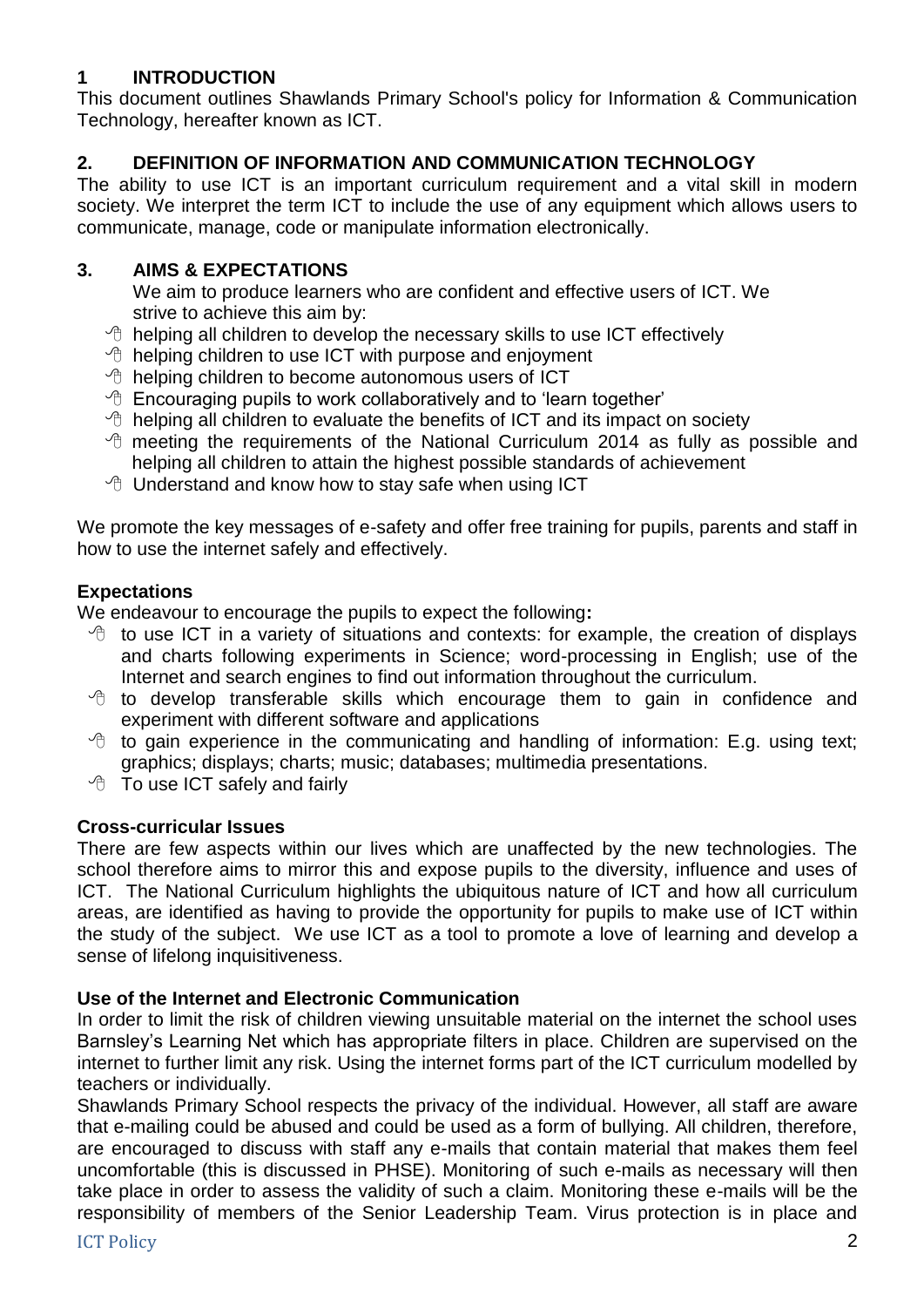deals with viruses automatically. We have developed lessons and assemblies about e-safety and rather than encouraging pupils not to use social media and ICT communications, we teach them and enable them to use them safely. E-safety messages are regularly covered and we have displays in school in areas where pupils use ICT most prominently.

#### **4. ROLES & RESPONSIBILITIES**

#### **People involved in ICT within school**

These are some of the people involved with ICT in our school.

- <sup>t</sup> Governors (finance)
- $\Theta$  head teacher
- <sup></sub><sup>O</sup> ICT co-ordinator</sup>
- $\sqrt{a}$  classroom teachers
- $\sqrt{p}$  co-ordinators
- $\Diamond$  assistants and adults other than teachers
- $\Theta$  pupils

#### **The role and responsibilities of Senior Leaders**

The roles and responsibilities with regard to ICT are as follows. The following responsibilities are carried out by the Head teacher:

- $\Diamond$  ensuring that ICT is included in planning
- $\Theta$  ensuring implementation of ICT policy
- **<sup>t</sup>** ensuring staff access to ICT
- $\Theta$  meeting statutory requirements
- $\Diamond$  health and safety policy and practice

#### **The role and responsibilities of the ICT coordinator**

The following responsibilities are carried out by the ICT coordinator:

- $\Theta$  reviewing the ICT policy
- $\Theta$  enabling continuity and progression between year groups
- $\Theta$  Purchasing items of hardware

# **5 THE CURRICULUM**

#### **Planning**

 $\Diamond$  ICT is planned for through cross-curricular activities and discrete lessons focusing on specific skills.

#### **Learning & Teaching**

*T* Teaching of ICT skills is fundamental to our beliefs and success.

 $\Diamond$  Lessons linked to ICT are differentiated, enjoyable and interactive.

 $\Theta$  ICT is used to enhance the cross-curricular learning and teaching whenever appropriate.

# **6 MANAGING RESOURCES**

#### **The ICT Budget**

The budget for ICT resources is determined:

- $\Diamond$  through negotiation with the governors finance committee and head teacher
- $\Diamond$  long-term budgetary arrangements to meet new and emerging concerns
- **<sup>t</sup> ICT Maintenance budget**
- <sup></sub><sup>O</sup> ICT Curriculum budget</sup>